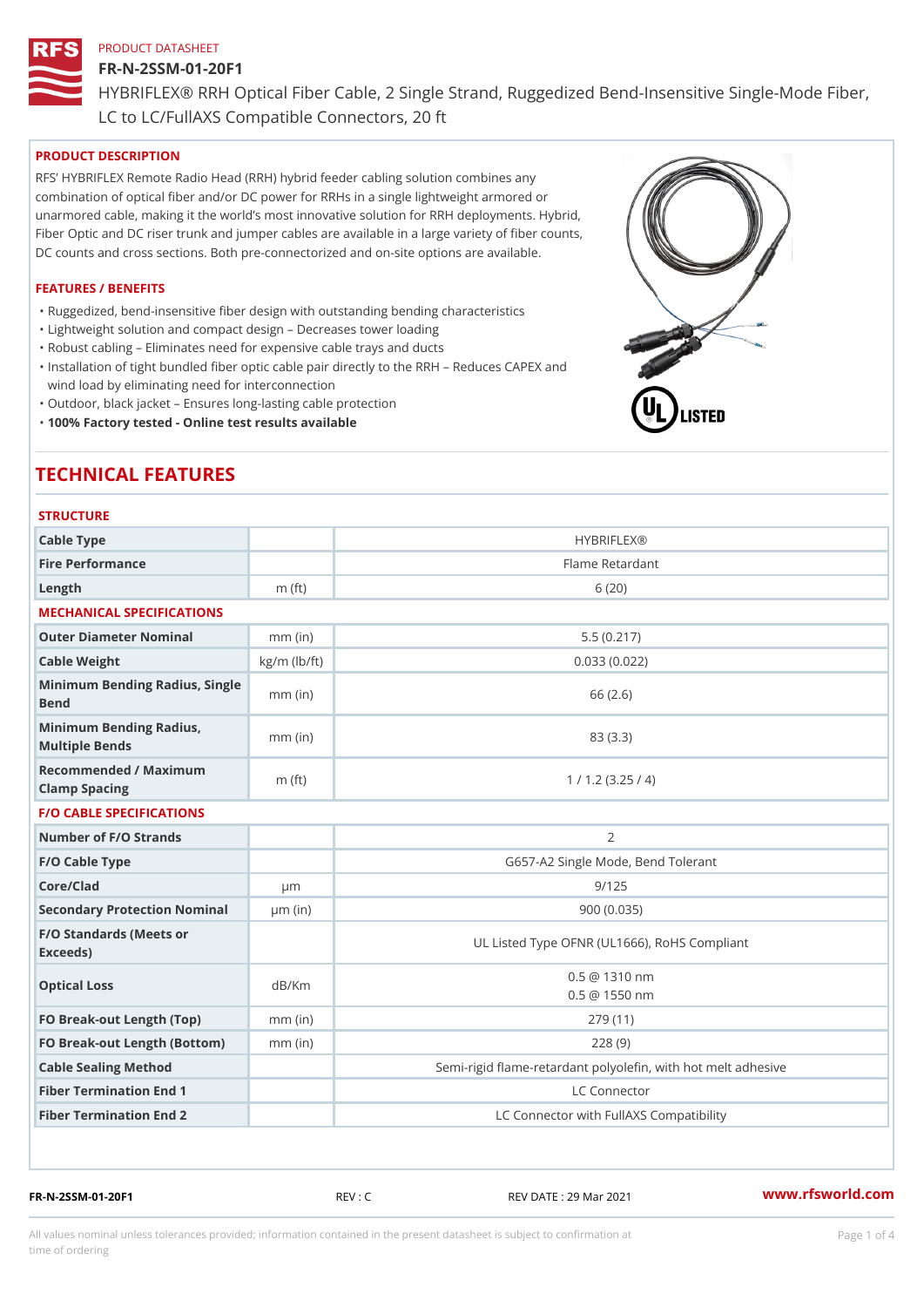### FR-N-2SSM-01-20F1

HYBRIFLEX® RRH Optical Fiber Cable, 2 Single Strand, Ruggedized Be LC to LC/FullAXS Compatible Connectors, 20 ft

| CABLE JACKET                                    |                              |                                             |  |  |  |
|-------------------------------------------------|------------------------------|---------------------------------------------|--|--|--|
| UV-Protection Individual and<br>External Jacket |                              | Yes                                         |  |  |  |
| Jacket Material                                 |                              | Flame Retardant, Indoor/Outdoor, PVC, Black |  |  |  |
| TESTING AND ENVIRONMENTAL                       |                              |                                             |  |  |  |
| Storage Temperature                             | $^{\circ}$ C ( $^{\circ}$ F) | $-40$ to $70$ ( $-40$ to $158$ )            |  |  |  |
| Operation Temperature                           | $^{\circ}$ C ( $^{\circ}$ F  | $-40$ to 65 ( $-40$ to 149)                 |  |  |  |
| Installation Temperature                        | $^{\circ}$ C ( $^{\circ}$ F  | $-20$ to 65 ( $-4$ to 149)                  |  |  |  |
| Jacket Specifications                           |                              | UL 1666                                     |  |  |  |

### EXTERNAL DOCUMENT LINKS

NOTES

Installation Guidelwinessad QuickShip 2.0 Program [Informa](http://www.rfsworld.com/images/hybriflex/quickship_program_2.pdf)tion: On-line Factory Te[s](https://www.rfsworld.com/pictures/userfiles/programs/AAST Latest Version.zip)teResults:

#### ADDITIONAL ASSEMBLIES - 1 PAIR SM FIBERED DITIONAL ASSEMBLIES - 2 PAIR SM FIBER

| Length, ft | Model Number                   |
|------------|--------------------------------|
| 10         | FR-N-1SM-01-10F1               |
| 20         | FR-N-1SM-01-20F1               |
| 30         | $FR - N - 1$ S M - 01 - 30 F 1 |
| 40         | FR-N-1SM-01-40F1               |
| 50         | FR-N-1SM-01-50F1               |
| 60         | $FR - N - 1$ S M - 01 - 60 F 1 |
| 79         | $FR - N - 1$ S M - 01 - 70 F 1 |
| 80         | FR-N-1SM-01-80F1               |
| 90         | FR-N-1SM-01-90F1               |
| 100        | FR-N-1SM-01-100F1              |

| Length, ft | Model Number                  |
|------------|-------------------------------|
| 10         | $FR - N - 2 SM - 01 - 10 F1$  |
| 20         | $FR - N - 2 SM - 01 - 20 F1$  |
| 30         | $FR - N - 2 S M - 01 - 30 F1$ |
| 40         | $FR - N - 2 SM - 01 - 40 F1$  |
| 50         | $FR - N - 2 SM - 01 - 50 F1$  |
| 60         | $FR - N - 2 S M - 01 - 60 F1$ |
| 70         | FR-N-2SM-01-70F1              |
| 80         | $FR - N - 2 S M - 01 - 80 F1$ |
| 90         | FR-N-2SM-01-90F1              |
| 100        | $FR - N - 2 SM - 01 - 100 F1$ |

FR-N-2SSM-01-20F1 REV : C REV DATE : 29 Mar 2021 [www.](https://www.rfsworld.com)rfsworld.com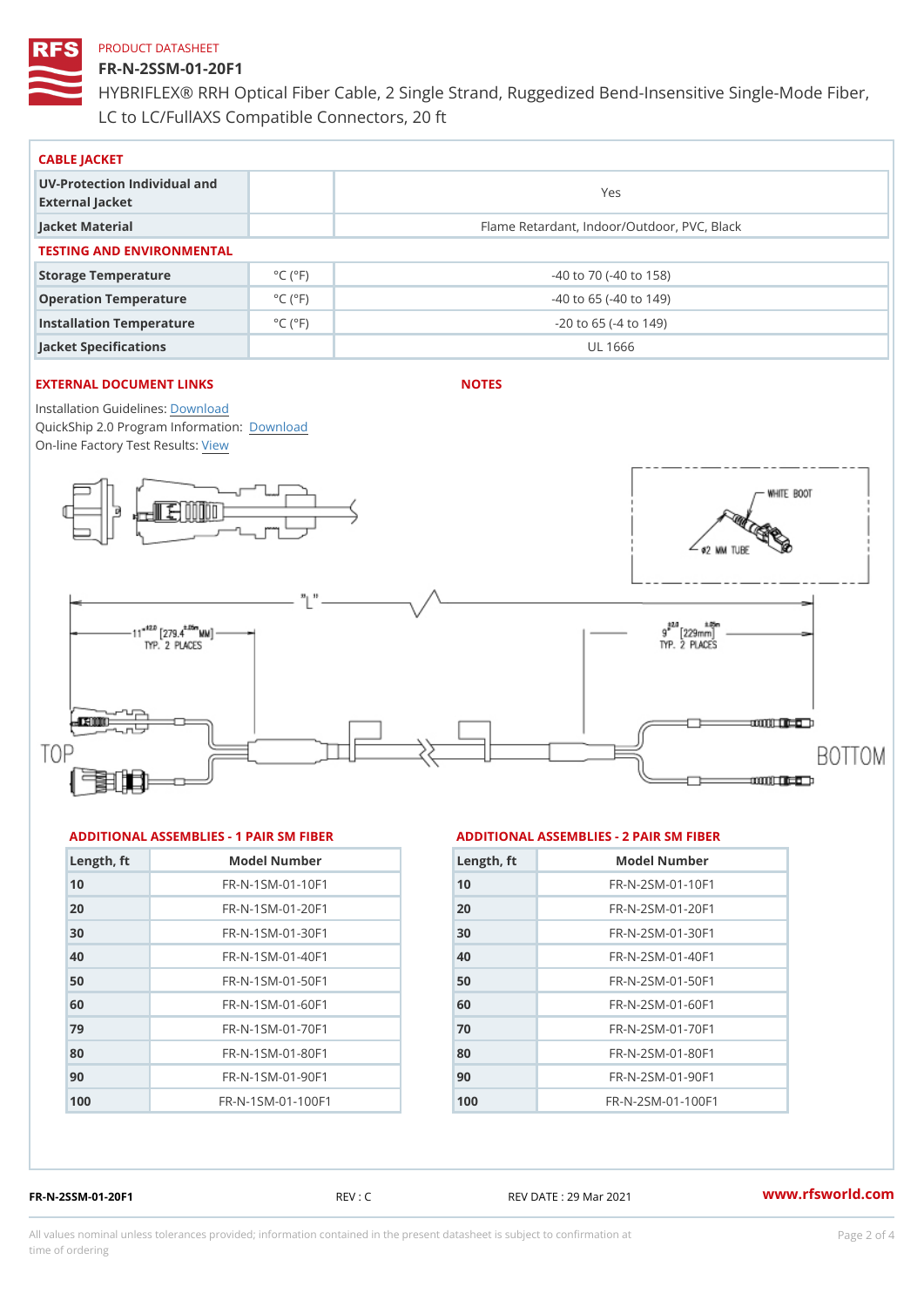### FR-N-2SSM-01-20F1

HYBRIFLEX® RRH Optical Fiber Cable, 2 Single Strand, Ruggedized Be LC to LC/FullAXS Compatible Connectors, 20 ft

ADDITIONAL ASSEMBLIES - 3 PAIR SM FIBERED DITIONAL ASSEMBLIES - 4 PAIR SM FIBER

| Length, ft | Model Number                   |
|------------|--------------------------------|
| 10         | $FR - N - 3 S M - 01 - 10 F1$  |
| 20         | FR-N-3SM-01-20F1               |
| 30         | FR-N-3SM-01-30F1               |
| 40         | $FR - N - 3 S M - 01 - 40 F1$  |
| 50         | FR-N-3SM-01-50F1               |
| 60         | $FR - N - 3 S M - 01 - 60 F1$  |
| 79         | $FR - N - 3 S M - 01 - 70 F1$  |
| 80         | $FR - N - 3 S M - 01 - 80 F1$  |
| 90         | FR-N-3SM-01-90F1               |
| 100        | $FR - N - 3 S M - 01 - 100 F1$ |

| Length, ft | Model Number                   |
|------------|--------------------------------|
| 10         | FR-N-4SM-01-10F1               |
| 20         | $FR - N - 4 SM - 01 - 20 F1$   |
| 30         | $FR - N - 4 S M - 01 - 30 F1$  |
| 40         | $FR - N - 4 SM - 01 - 40 F1$   |
| 50         | FR-N-4SM-01-50F1               |
| 60         | $FR - N - 4 SM - 01 - 60 F1$   |
| 70         | FR-N-4SM-01-70F1               |
| 80         | $FR - N - 4 S M - 01 - 80 F1$  |
| 90         | FR-N-4SM-01-90F1               |
| 100        | $FR - N - 4 S M - 01 - 100 F1$ |

#### ADDITIONAL ASSEMBLIES - 1 STRAND SM FABSDRTIONAL ASSEMBLIES - 2 STRAND SM FIBER

| Length, ft | Model Number                     | Length, ft | Model Number                |
|------------|----------------------------------|------------|-----------------------------|
| 10         | FR-N-1SSM-01-10F1                | 10         | FR-N-2SSM-01-10F1           |
| 20         | FR-N-1SSM-01-20F1                | 20         | FR-N-2SSM-01-20F1           |
| 30         | FR-N-1SSM-01-30F1                | 30         | FR-N-2SSM-01-30F1           |
| 40         | $FR - N - 1$ S S M - 01 - 40 F 1 | 40         | $FR - N - 2SSM - 01 - 40F1$ |
| 50         | $FR - N - 1$ S S M - 01 - 50 F 1 | 50         | $FR - N - 2SSM - 01 - 50F1$ |
| 60         | FR-N-1SSM-01-60F1                | 60         | $FR - N - 2SSM - 01 - 60F1$ |
| 70         | $FR - N - 1$ S S M - 01 - 70 F 1 | 70         | $FR - N - 2SSM - 01 - 70F1$ |
| 80         | FR-N-1SSM-01-80F1                | 80         | FR-N-2SSM-01-80F1           |
| 90         | FR-N-1SSM-01-90F1                | 90         | $FR - N - 2SSM - 01 - 90F1$ |
| 100        | FR-N-1SSM-01-100F1               | 100        | FR-N-2SSM-01-100F1          |
|            |                                  |            |                             |

#### ADDITIONAL ASSEMBLIES - 3 STRAND SM FABSDRTIONAL ASSEMBLIES - 4 STRAND SM FIBER

| Length, ft | Model Number                    |
|------------|---------------------------------|
| 10         | $FR - N - 3 S S M - 01 - 10 F1$ |
| 20         | FR-N-3SSM-01-20F1               |
| 30         | FR-N-3SSM-01-30F1               |
| 40         | FR-N-3SSM-01-40F1               |
| 50         | FR-N-3SSM-01-50F1               |
| 60         | $FR - N - 3 S S M - 01 - 60 F1$ |
| 70         | $FR - N - 3 S S M - 01 - 70 F1$ |
| 80         | $FR - N - 3 S S M - 01 - 80 F1$ |
| 90         | FR-N-3SSM-01-90F1               |
| 100        | FR-N-3SSM-01-100F1              |

| Length, ft | Model Number                     |
|------------|----------------------------------|
| 10         | $FR - N - 4$ S S M - 01 - 10 F 1 |
| 20         | FR-N-4SSM-01-20F1                |
| 30         | $FR - N - 4$ S S M - 01 - 30 F 1 |
| 40         | $FR - N - 4 S S M - 01 - 40 F1$  |
| 50         | $FR - N - 4$ S S M - 01 - 50 F 1 |
| 60         | FR-N-4SSM-01-60F1                |
| 70         | $FR - N - 4$ S S M - 01 - 70 F 1 |
| 80         | FR-N-4SSM-01-80F1                |
| 90         | FR-N-4SSM-01-90F1                |
| 100        | FR-N-4SSM-01-100F1               |

FR-N-2SSM-01-20F1 REV : C REV DATE : 29 Mar 2021 [www.](https://www.rfsworld.com)rfsworld.com

All values nominal unless tolerances provided; information contained in the present datasheet is subject to Pcapgeling that i time of ordering